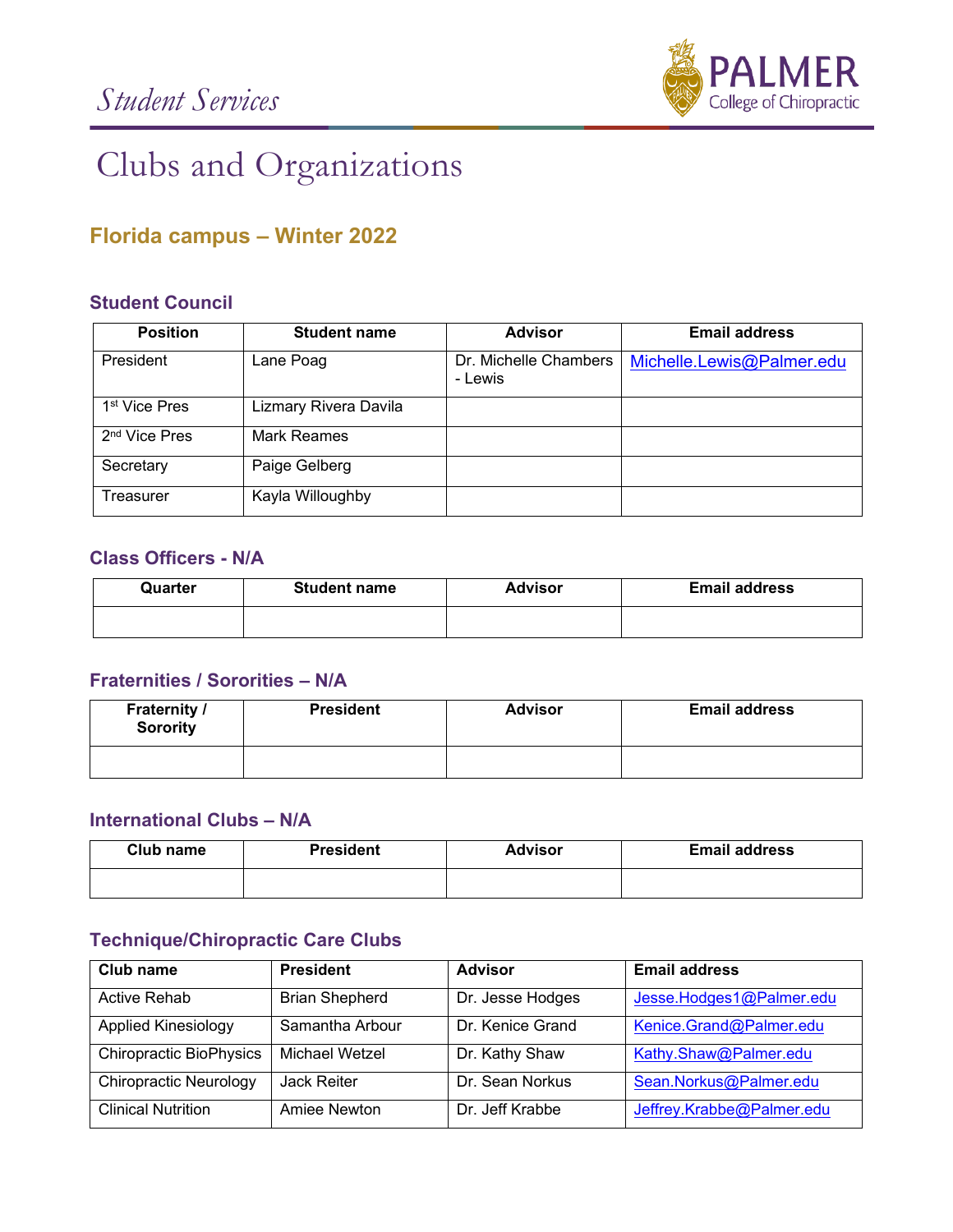| Gonstead                | Steven Negradi            | Dr. Scott Meisel      | Scott.Meisel@Palmer.edu      |
|-------------------------|---------------------------|-----------------------|------------------------------|
| Grostic                 | Michael Vega              | Dr. Michael Shreeve   | Michael.Shreeve@Palmer.edu   |
| <b>Motion Palpation</b> | Andy Whitney              | Dr. Jeff Krabbe       | Jeffrey.Krabbe@Palmer.edu    |
| Passive Rehab           | Corey MCurdy              | Dr. Marc Lucente      | Marc.Lucente@Palmer.edu      |
| Pediatric               | Bethany Hatulan           | Dr. Carol Prevost     | Carol.Prevost@Palmer.edu     |
| Philosophy              | Justin Jones              | Dr. Abigail Gonsalves | Abigail.Gonsalves@Palmer.edu |
| Public Health           | <b>Stephanie Williams</b> | Dr. Sadie McConner    | Sadie.McConner@Palmer.edu    |

## **Recreational Sports Clubs**

| Club name | <b>President</b> | <b>Advisor</b>   | <b>Email address</b>     |
|-----------|------------------|------------------|--------------------------|
| Yoga      | Sarah Brooks     | Dr. Jesse Hodges | Jesse.Hodges1@Palmer.edu |
|           |                  |                  |                          |

# **Religious Clubs**

| Club name | <b>President</b> | <b>Advisor</b> | <b>Email address</b> |
|-----------|------------------|----------------|----------------------|
|           |                  |                |                      |
|           |                  |                |                      |

### **Professional Associations**

| Club name                  | <b>President</b>                  | <b>Advisor</b>   | <b>Email address</b>     |
|----------------------------|-----------------------------------|------------------|--------------------------|
| <b>PSAF</b>                | Anne Harris                       | Nicole Rathje    | Nicole.Rathje@Palmer.edu |
| <b>SABCA</b>               | <b>Monet Perry</b>                | Dr. Martin Booth | Martin.Booth1@Palmer.edu |
| <b>SACA</b>                | Not active this term <sup>*</sup> |                  |                          |
| <b>FVCS</b>                | Rita Toma                         | Dr. Amanda Vozar | Amanda.Vozar1@Palmer.edu |
| <b>Orthopedics Council</b> | LaNia Charity                     | Dr. Marc Lucente | Marc.Lucente@Palmer.edu  |

## **Organizations (Specialty)**

| Club name                   | <b>President</b>                  | <b>Advisor</b>      | <b>Email address</b>          |
|-----------------------------|-----------------------------------|---------------------|-------------------------------|
| <b>Campus Guides</b>        | Jordan Clark                      | Jessica Blumenfeld  | Jessica.Blumenfeld@Palmer.edu |
| <b>Business Ambassadors</b> | Jonathan Hodson                   | <b>Kevin Cooper</b> | Kevin.Cooper@Palmer.edu       |
| Sports Club                 | Rachael Wells                     | Dr. Je' Ne Jordahl  | JeNe.Jordahl@Palmer.edu       |
| <b>Veterans Club</b>        | Not active this term <sup>*</sup> | Amy Hucker          | Amy.Hucker@Palmer.edu         |
|                             |                                   |                     |                               |